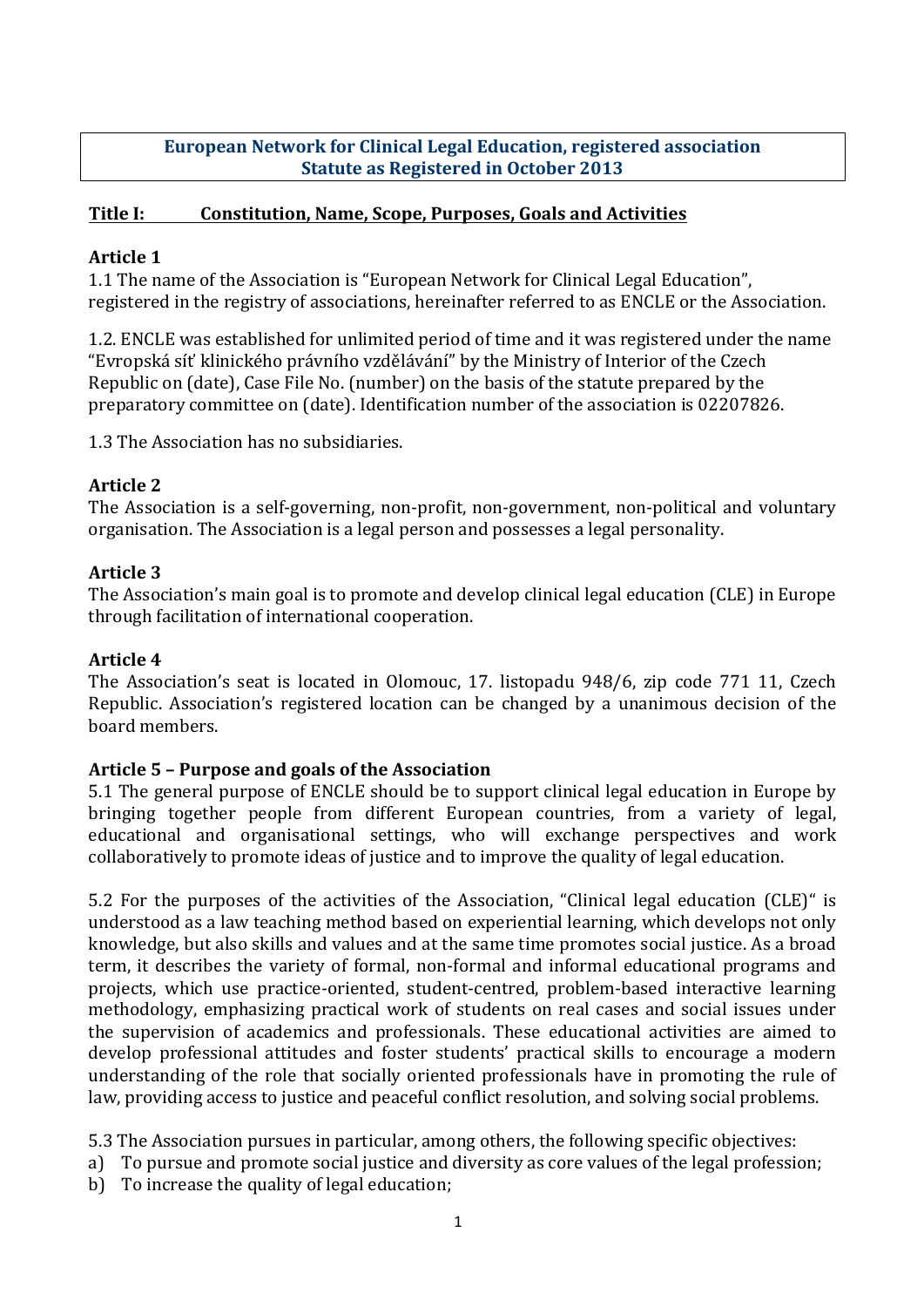- c) To foster awareness on fundamental rights (as expressed, for instance, in the European Charter of Fundamental Rights and the European Convention on Human Rights, and any other relevant instruments) and the mechanisms to enforce them;
- d) To promote the understanding of how domestic law and European law interact in practice.

5.4 In order to pursue its objectives, the Association undertakes other actions, including but not limited to:

- a) Promoting, supporting and facilitating the creation of CLE programs across Europe, with special emphasis to live-client clinics.
- b) Facilitating transnational information sharing and collaboration on CLE, by providing in particular tools for sharing information on teaching methods, best practices and materials among teachers, such as a website and databases.
- c) Fostering research on CLE and creating platforms for sharing and exchanging relevant research products.
- d) Supporting and implementing advocacy projects at regional, national or European level in order to create greater awareness in Europe about the advantages of CLE.
- e) Convening conferences, workshops and training sessions.
- f) Providing a platform for, and facilitating, transnational projects on innovative methods of legal education and the sensitisation to social justice through legal education.
- g) Training of trainers in order to promote the creation of a pool of excellent clinical trainers in Europe.
- h) Facilitating transnational study visits and exchange programs.
- i) Promoting collaboration between clinical legal education programs and legal professionals. This includes, among others, promoting initiatives that might improve community understanding of the benefits of CLE, and establishing connections with professionals and legal professional associations in Europe.

#### **Title II: Association Members**

#### Article 6

6.1 Membership in the Association is voluntary.

6.2 Any natural or legal person can become a member of the Association, provided that they are or want to be involved in clinical legal education in Europe and has not and will not engage in any activity likely to bring the Association into disrepute.

6.3. The membership application has to be send to and approved by the Board of the Association. The applicant becomes a member, when the membership application is approved by the decision of the Board.

6.4 Members of the Association, or their legal representatives, have the full rights and duties as defined by the statute, in particular Art. 8.

# **Article 7**

7.1 Members can resign on their membership in the Association at any moment by sending a written resignation to any member of the Board. Their membership ceases to exist when the reception of the written resignation is acknowledged by the Board.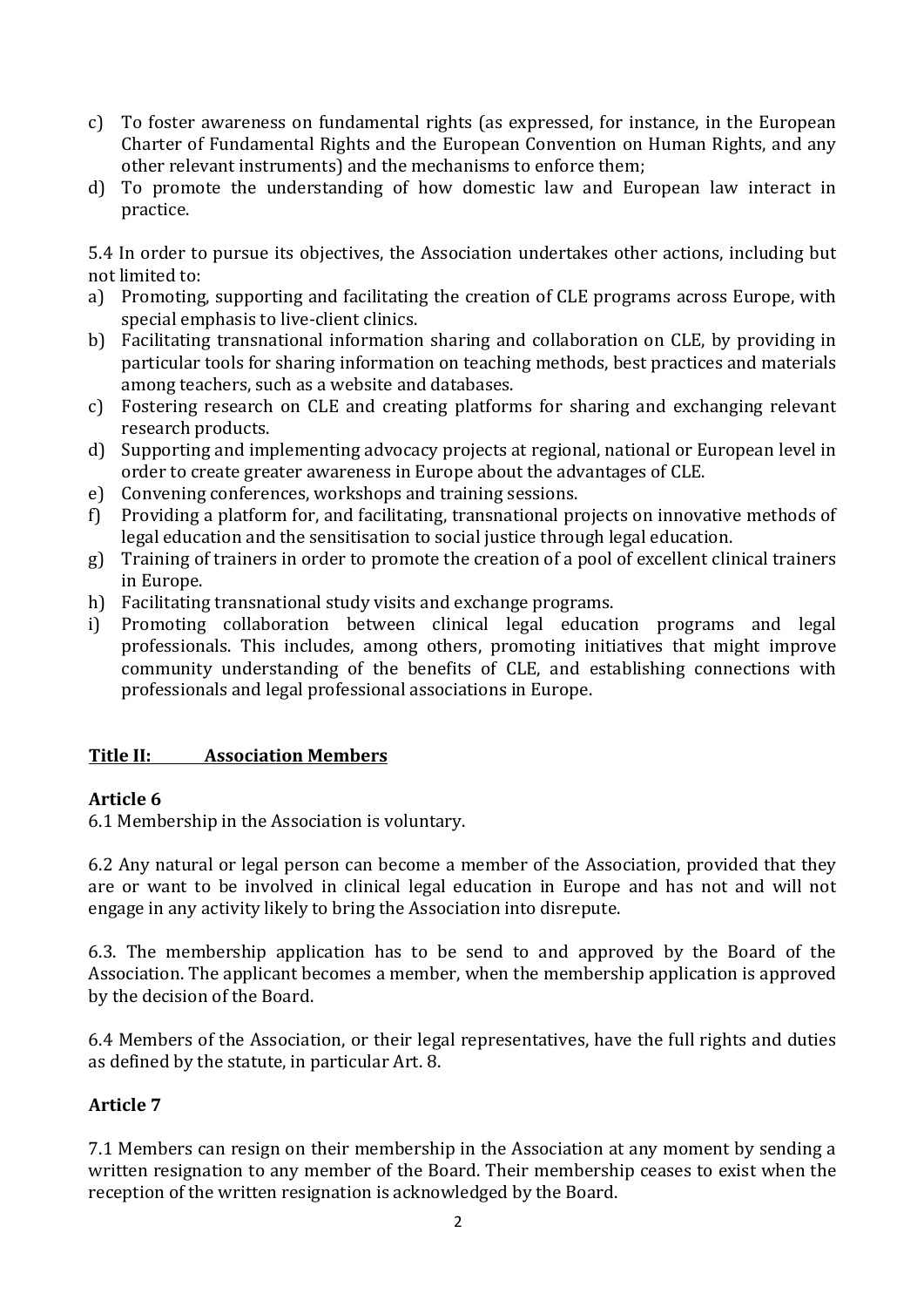7.2 Membership can be suspended by a decision of the Board, or entirely revoked by a decision of the General Assembly, in case the member participated in activities or behaviour non-complying with the Association's objectives. Membership ceases to exist when the member dies, the legal person ceases to exist or when the Association ceases to exist.

## **Article 8**

8.1 The member if the Association has the right:

- a) To participate in the meetings of the General Assembly;
- b) To participate in all the Association's activities and to enjoy any of the Association's benefits or services:
- c) To elect, and be elected to, the bodies and officials of the Association; to be elected, the member has to be at least eighteen years of age;
- d) To be informed of, and vote on, matters affecting the aims and interests of the Association;
- e) To file motions, make suggestions and remarks towards the bodies of the Association.

8.2 The duties of the Members are:

- a) To respect and follow the provisions and regulations of the Association's Statute, to fulfil the goals and promote the interests of the Association;
- b) To participate in the meetings of the bodies of the Association, which they are members of, and to exercise their duties in the Association with the due care;
- c) To pay the Association's annual membership fees, if this has been decided by the General Assembly;
- d) To provide the Association annually with information, as defined by the General Assembly, concerning the member's activities related to CLE;
- e) To avoid any action which would bring the Association into disrepute.

# **Title III:** The Association's Governing Bodies and Structure

#### **Article 9**

9.1 The highest body of the Association is the General Assembly.

9.2. The statutory representative of the Association is the President.

9.3 The Board of the Association is the governing body of the Association, representing the interests of members of ENCLE and making decisions at the times between the general assemblies. 

#### **Article 10**

The President represents the Association and acts on its behalf. The President is elected by the Board Members from among the Board Members.

# **Article 11**

11.1. The General Assembly is the Association's highest body. Its decisions must be adopted in conformity with the law and the present Statute. The General Assembly's decisions are binding on all members.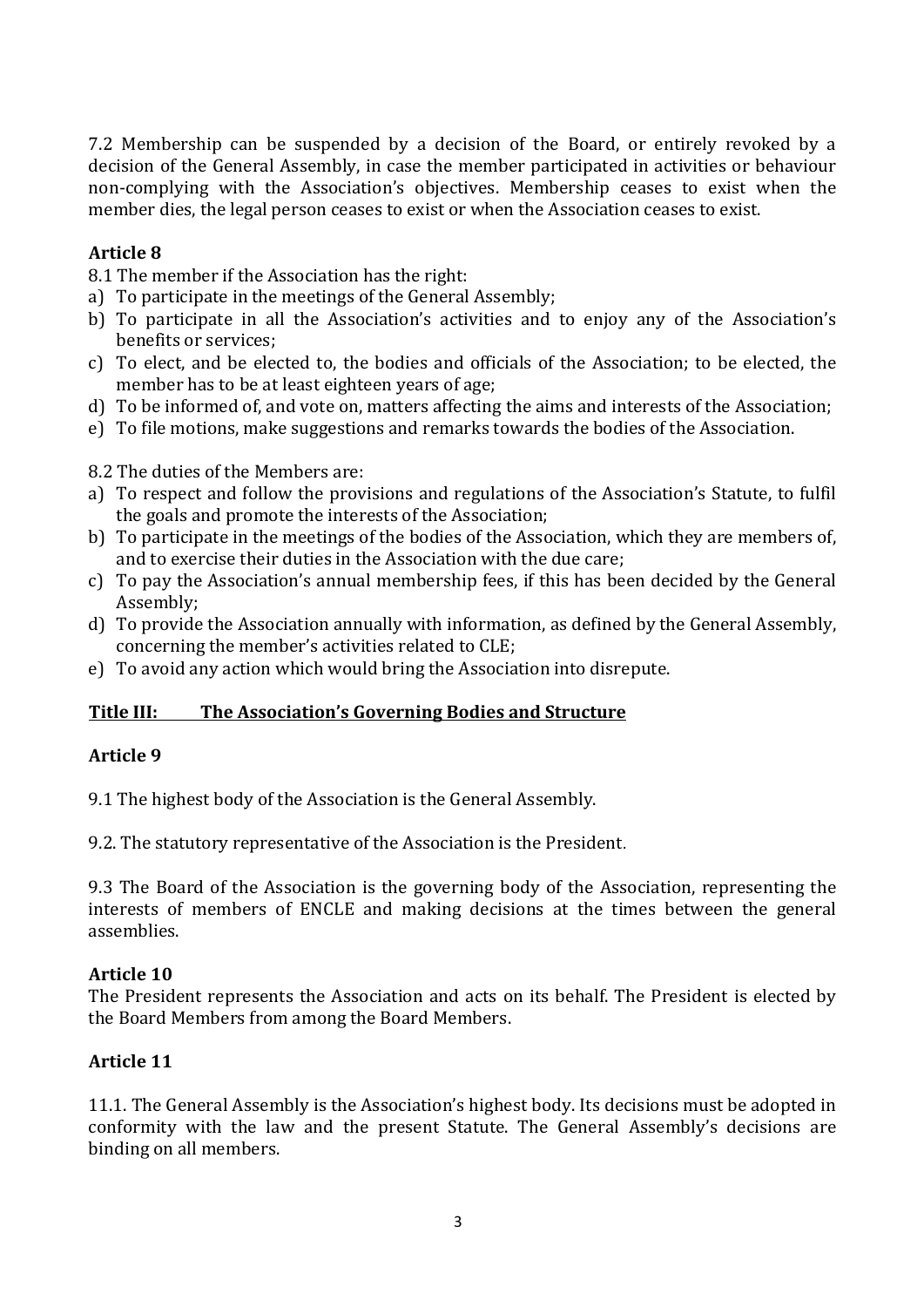11.2. The Association's ordinary General Assembly meetings are convened by the President at least once every year. Extraordinary General Assembly meetings shall be convened by the President based on the request of 10% of the membership pursuant to the Article 25 of this Statute.

## **Article 12**

12.1 The Association's members must be notified in person or in writing (including via e-mail) by the President or Secretary of the Board of the time and place of any ordinary or extraordinary General Assembly meeting four-teen days prior to its convention. If there are less then 25 % members present at the General Assembly convened in this way, the Board is authorized to circulate a second call to all members of the Association. The second call must be made within fifteen days after the original meeting and convene the repeated general assembly meeting within six weeks after the original meeting, but no sooner than on the day following the day of the original meeting.

12.2 The agenda of the General Assembly meeting is to be agreed upon by the Board. The agenda including the materials and the documents for the meeting must be circulated to all members at least five days before the General Assembly meeting.

## **Article 13**

The General Assembly is able to adopt its decisions, when at least 25 % of members are present. The General Assembly meeting convened by the second call is able to adopt its decision with any number of members present.

## **Article 14**

The President of the Association chairs the General Assembly meeting and is responsible for properly conducting the meeting of the assembly according to this statute and the law and for validity of the record of the meetings proceedings. If the President is absent, the Executive Secretary chairs the meeting.

#### **Article 15**

15.1 Decisions of the General Assembly meeting should be adopted by majority of the present members, except when the Association's Statute or the applicable law requires a different majority.

15.2 Each member has the right of one vote.

15.3 Association members, who are not able to attend General Assemblies in person, can authorize any other person to vote for them. In this case a written consent should be presented to the person chairing the General Assembly meeting in the beginning of its deliberations, clearly designating who is entitled to vote on behalf of the particular member.

#### **Article 16**

16.1 The General Assembly:

- a) Approves decisions regarding the activities, goals and organization of the Association;
- b) Decides about the existence and the amount of the Association's annual membership fees;
- c) Approves the Association's work plan;
- d) Elects and revokes the mandates of Board members and Controlling Committee;
- e) Approves the budget of the Association and the settlement of its accounts;
- f) Adopts amendments to the Association's Statute;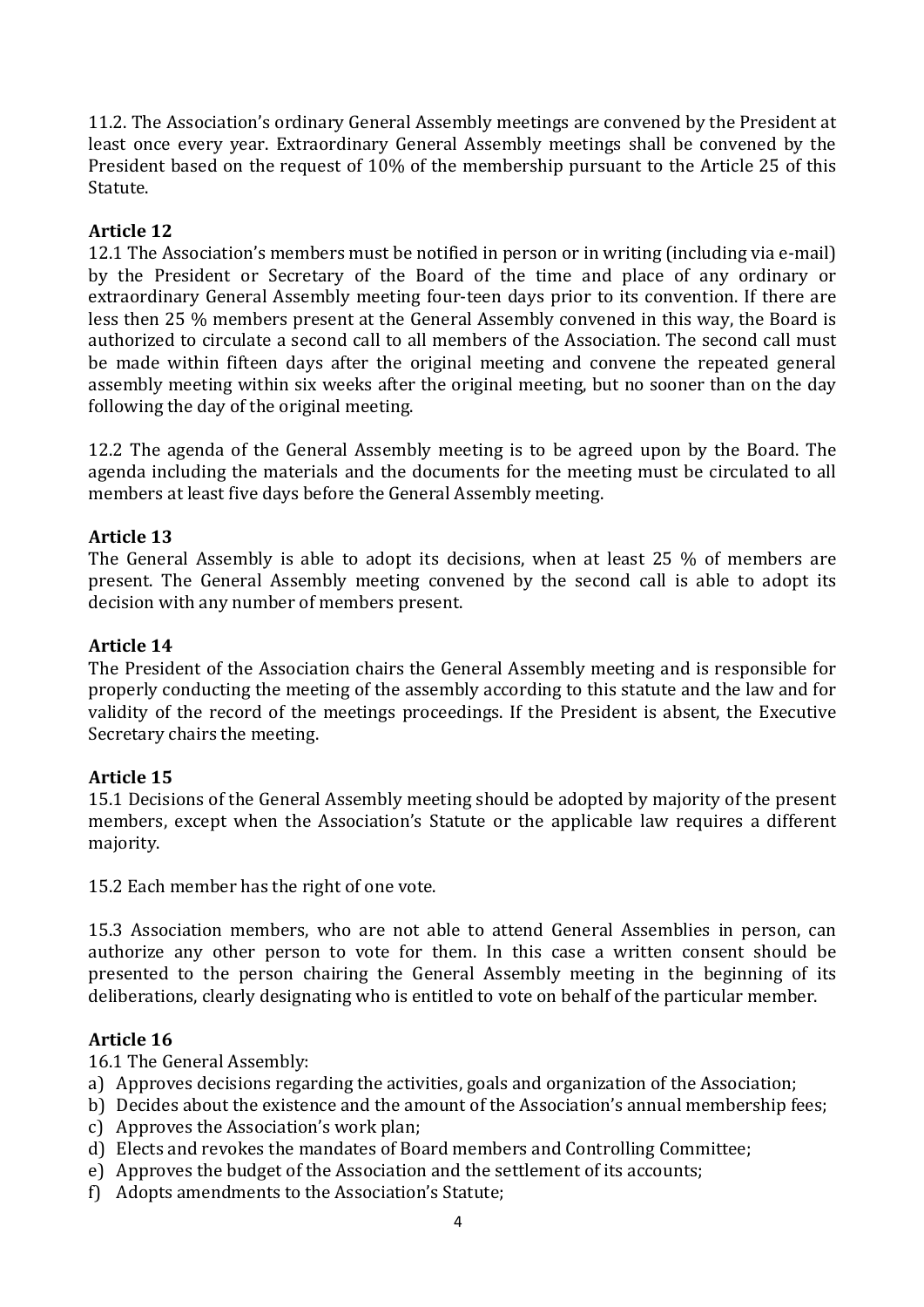- g) Decides to dissolve the Association if necessary or to merge it with another Association;
- h) Identifies and resolves members' claims and complaints;
- i) Revokes memberships.

16.2 The consent of two thirds of the votes from the members attending the General Assembly meeting is required in order to adopt decisions listed in sections  $(f)$  and  $(g)$  above.

#### **Article 17**

17.1 The Board forms the collective administrative, executive and governing body of the Association and is in charge of directing, governing and administrating the Association between the meetings of the General Assembly. The Board can consist of at least three and at most eleven members. It is the Board members' responsibility to elect amongst them a President, a Treasurer and an Executive Secretary.

17.2 Board members are to be elected during the General Assembly meeting, by a show hands or any other valid and legally approved voting method.

17.3 Board members are elected for a term of two years. They are eligible for re-election. They can be revoked by a decision of the General Assembly.

17.4 Board membership ends when the Board member dies or resigns. In this case, the Board can decide to nominate an interim Board member until the next General Assembly.

17.5 If possible, the composition of the Board should be geographically and gender balanced.

#### **Article 18**

Board meetings can be held whenever necessary by request of the President or any other Board member. Meetings should be held at least four times a year. Meetings can be held in person or by using means of remote communication such as phone or internet. The notification for holding a Board meeting has to be sent at least one week before the meeting by the President or the Executive Secretary to all members of the Board including the place and time of the meeting, or the method of remote meeting, and including the agenda and all the required documents and materials.

# **Article 19**

19.1 Adoption of the Board decisions requires a favourable vote by majority of all Board members.

19.2 The discussions and decisions adopted during the Board meetings should be regularly recorded as Board meeting minutes. They should be signed by the Association's President or Executive Secretary or, in his or her absence, other member of the Board selected by the decision of the Board. The Executive Secretary or the designated member of the Board are also responsible for validity and completness of the record.

# **Article 20**

The Board or its members other than the President cannot act on behalf of the Association or represent it in external relations. Functions and powers of the Board are to:

a) Adopt detailed decisions regarding activities and objectives of the Association based on general directions and goals set by the General Assembly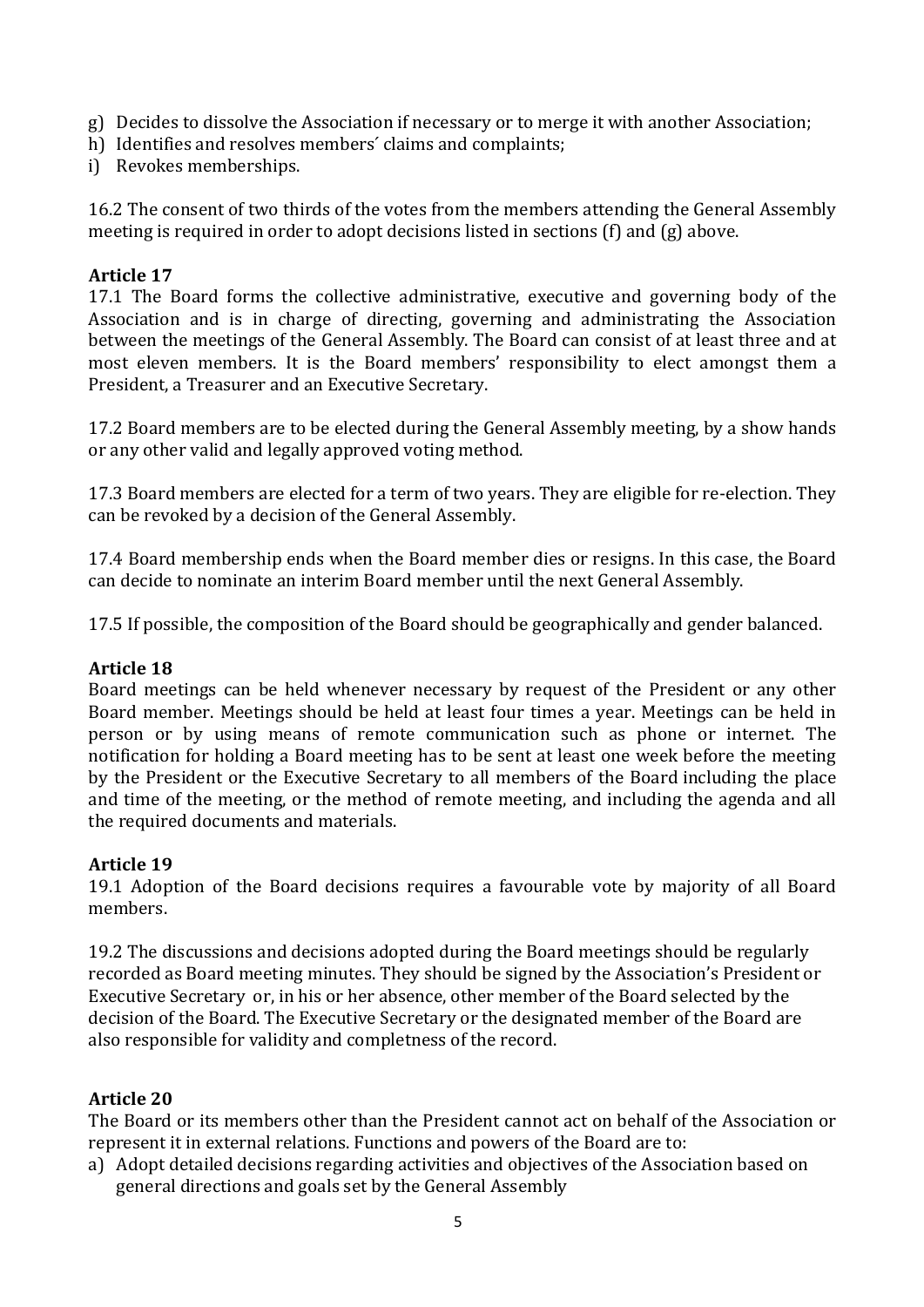- b) Implement and direct the Association's activities, in support of the Association's objectives approved by the General Assembly;
- c) Propose a plan of action to the General Assembly and report on the approved plan;
- d) Present the budget, the balance and liquation of the accounts to the General Assembly for approval;
- e) Draft any documents required by this Statute or by national or European law, where the Association is subject to the legal jurisdiction of those laws;
- f) Take any necessary decisions on the collection of contributions and bank transfers;
- g) Inspect the Association's financial accounts and payment mechanisms and receipts without prejudice to the role and competences of the Treasurer and Controller:
- h) Oversee the execution of the Association's activities, services and delegation of roles;
- i) In situations of extreme urgency, make decisions on behalf of the General Assembly, which must then be immediately convened to approve the decisions; if these decisions are not approved by the General Assembly, they are considered null and void;
- j) Admit new members:
- k) Suspend memberships; the decision on suspension of membership must be approved by the General Assembly, otherwise it is considered null and void;
- l) Raise funds to finance the activities of the Association:
- m) Report to the General Assembly once a year about the activities of the Association.

# **Article 21**

21.1. The President of the Board is the only statutory representative of the Association. The President:

- a) Presides over the General Assembly meetings and Board meetings, manages the discussion and executes the agenda;
- b) Formally represents the Association in external relations and acts in the name of the Association;
- c) Assigns tasks to members of Association and runs the Association's daily business in consultation with the Board members.

21.2. The President can authorize another Board member to act in the name of the Association or represent it in external relations. Such an authorization must be done in writing and clearly specify the nature and extent of actions, which the President authorizes the Board members to carry out.

# **Article 22**

- 22.1 The Executive Secretary, elected from among the Board members by the Board members, is responsible for the administrative part of the Association's activities, which means that he or she is taking the minutes of the Association's Board meetings, informs members of the place and time of the Association's General Assembly meeting, and fulfils other tasks as decided by the President.
- 22.2 The Executive Secretary is also taking care of the Association's daily business in consultation with the President and the Board members.

# **Title IV: Economic Affairs**

# **Article 23**

The Association's financial resources are collected from the following: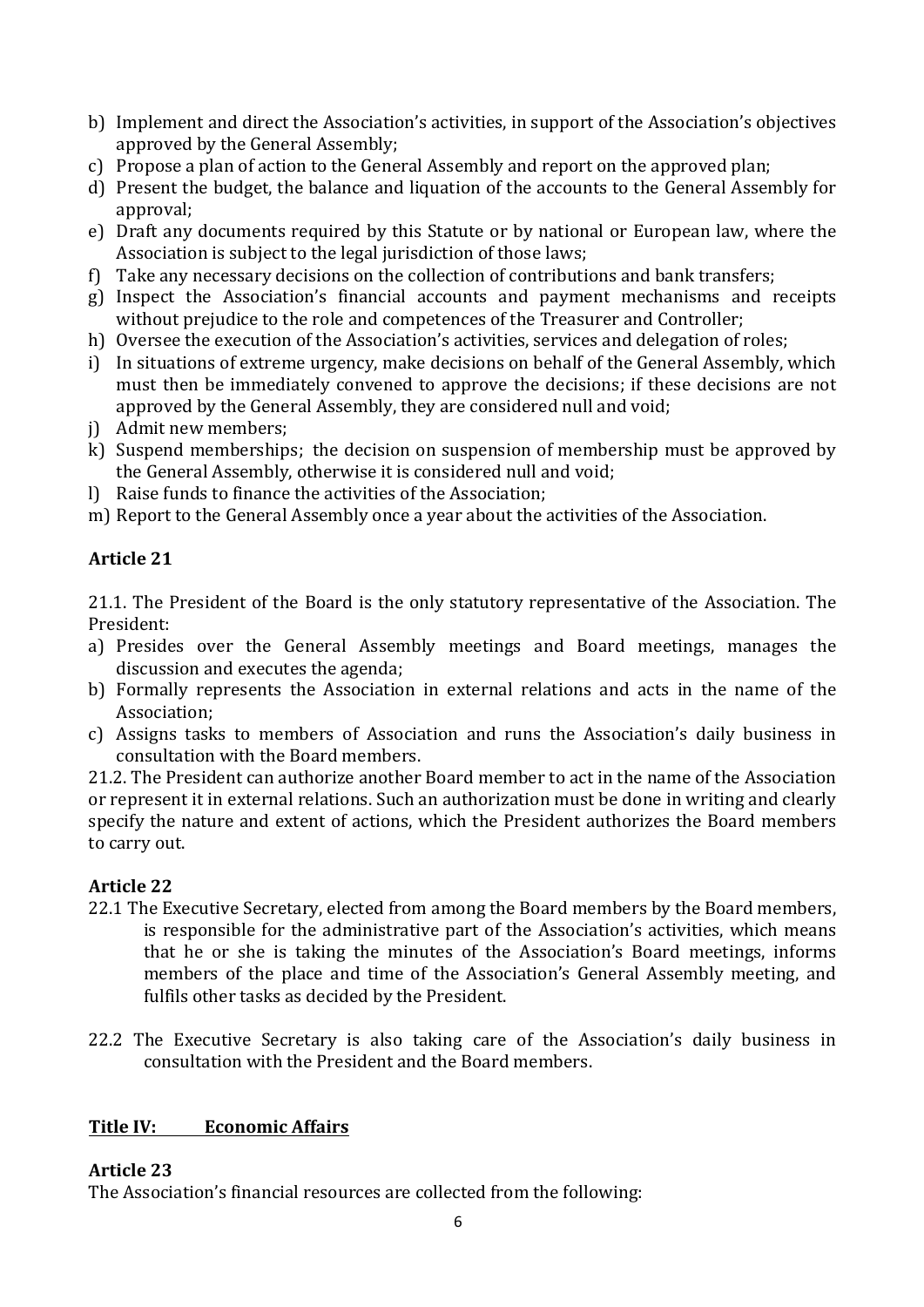- a) Annual membership fees, if the General Assembly meeting decides so;
- b) Donations and bequests received by the Association;
- c) Income generated from secondary activities of the Association (e.g. conferences, trainings);
- d) Any other source that is in conformity with the Association's legal regulation and statutory framework.

#### **Article 24**

The Treasurer, elected from among the Board members by the Board members, shall keep track of all the Association's income and expenses, charges, receipts and payment documents and shall supervise and monitor all book-keeping. The Treasurer is responsible for managing the Association's funds, based on the instructions of the President or the Board, and shall sign all the charges and payment documents with the prior approval of the President. The Treasurer shall also provide the Board with an update of the Association's accounts every six months. Every year the Treasurer prepares the settlement of the Association's accounts and budget for the next year, which the Board present to the General Assembly for approval. December 31st of each year is the date for the Association's fiscal year end.

#### **Title V:** The Association's Dissolution and Liquidation

#### **Article 25**

The Association as an entity ceases to exist by dissolution or by merging with another association, based on the decision of the qualified majority of members on the General Assembly meeting, pursuant to Article 18 of this Statute. Under conditions set in the appropriate legal regulation, the appropriate Court of the Czech Republic can decide about the dissolution of the Association.

#### **Article 26**

Within 30 days after the Association's existence came to an end, its property has to be liquidated. Unless the General Assembly meeting decides otherwise, the President acts as Association's liquidators. Any property left after settling all obligations of the Association will be donated to a charitable or non-profit organization with a main goal same or similar to the main goal of the Association.

#### **Title VI:** Statute modification

#### **Article 27**

The Association's Statute can be amended only by the decision of the General Assembly adopted in accordance with the majority vote rule stipulated in article 16 of this Statute.

#### **Title VII:** Entry into force of the Association's Statute

#### **Article 28**

28.1 The General Assembly convened on 26th October 2015, after adopting this Statute, continues to convene as a General Assembly under this Statute with the approved programme.